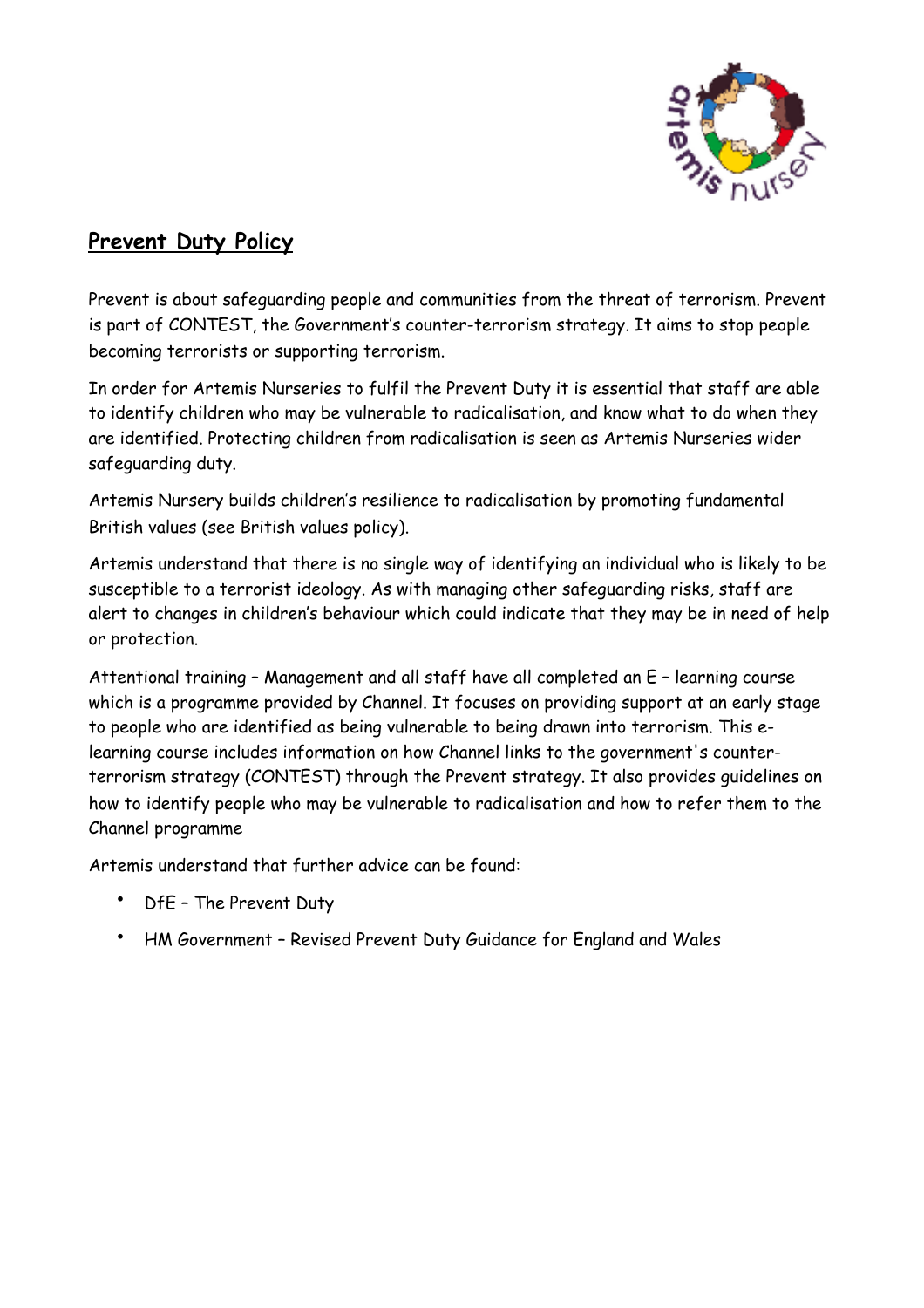## **British Values Policy**

#### **Aim**

The welfare of your child is paramount to us. It is our duty to protect all children within our care, complying with all relevant legislation. This policy is the implementation of our Safeguarding policy in relation to British Values and Prevent Duty.

### **Method**

#### **Democracy:**

making decisions together. As part of the focus on self-confidence and self-awareness as cited in Personal, Social and Emotional Development:

The staff will encourage children to see their role in the bigger picture, encouraging children to know their views count, value each other's views and values and talk about their feelings, for example when they do or do not need help. When appropriate demonstrate democracy in action, for example, children sharing views on what the theme of their role play area could be with a show of hands.

Staff will support the decisions that children make and provide activities that involve turntaking, sharing and collaboration. Children should be given opportunities to develop enquiring minds in an atmosphere where questions are valued.

#### **Rule of law:**

understanding rules matter as cited in Personal Social and Emotional development as part of the focus on managing feelings and behaviour:

Staff will ensure that children understand their own and others' behaviour and its consequences, and learn to distinguish right from wrong. Staff will collaborate with children to create the rules and the codes of behaviour, for example, to agree the rules about tidying up and ensure that all children understand rules apply to everyone.

#### **Individual liberty:**

freedom for all as part of the focus on self-confidence & self-awareness and people & communities as cited in Personal Social and Emotional development and Understanding the World:

Children should develop a positive sense of themselves. Staff provide opportunities for children to develop their self-knowledge, self-esteem and increase their confidence in their own abilities, for example through allowing children to take risks on an obstacle course, mixing colours, talking about their experiences and learning.

Staff will encourage a range of experiences that allow children to explore the language of feelings and responsibility, reflect on their differences and understand we are free to have different opinions, for example in a small group discuss what they feel about transferring into Reception Class.

#### **Mutual respect and tolerance:**

treat others as you want to be treated. As part of the focus on people & communities, managing feelings & behaviour and making relationships as cited in Personal Social and Emotional development and Understanding the World: